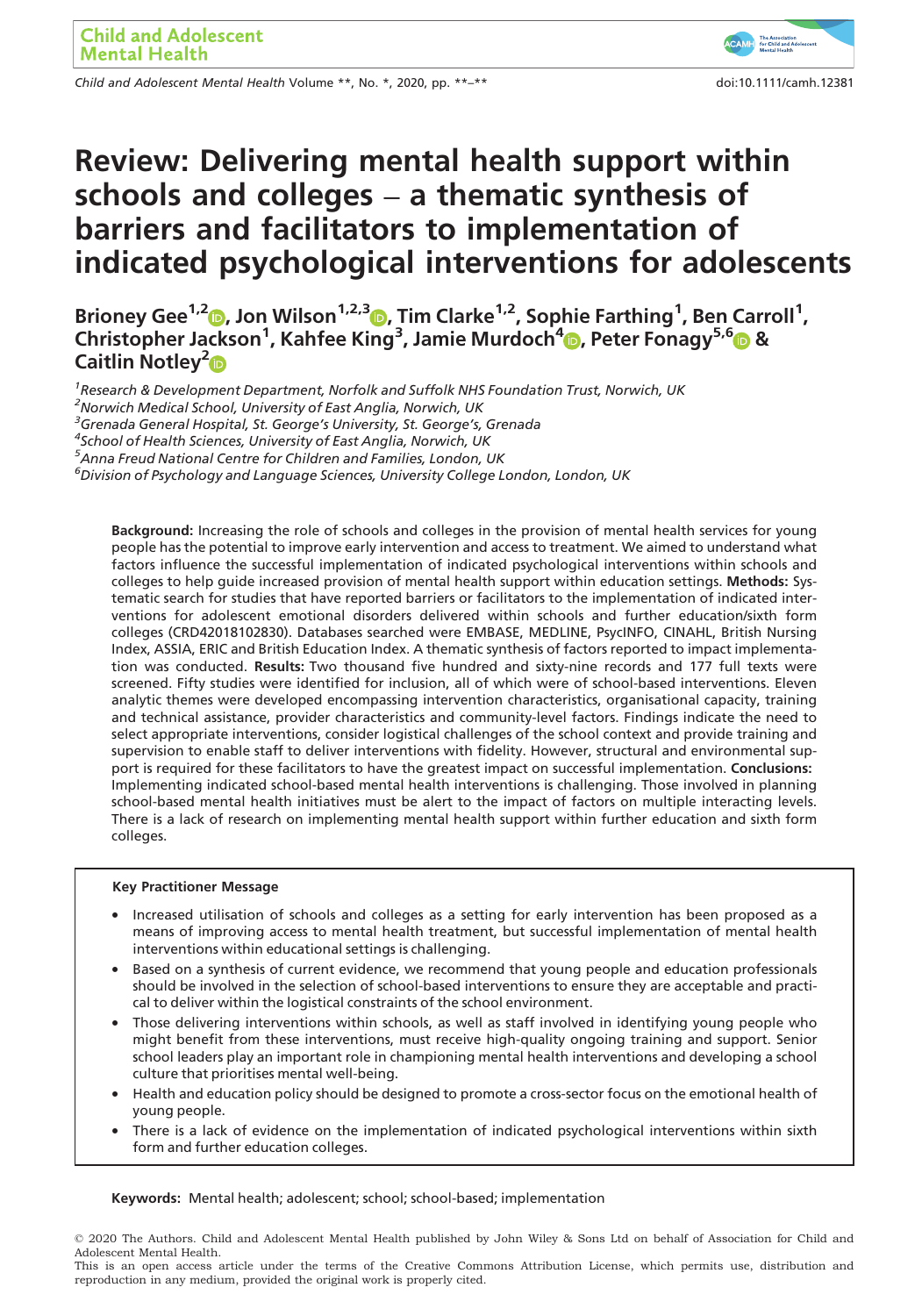# Introduction

A recent report on the prevalence of mental health problems in UK schools found that approximately one in five adolescents report symptoms of an emotional disorder (Deighton et al., 2019). Schools and colleges can play an important role in the emotional health and well-being of young people and are well placed to identify those with mental health problems (Public Health England, 2015). Increased recognition of the potential of schools and colleges as a setting for early intervention has led to an expansion of school-based mental health interventions in many high-income countries (Fazel, Hoagwood, Hoagwood, Stephan, & Ford, 2014). In the UK, mental health provision has traditionally been delivered within the health service. However, recent policy proposals (Department of Health, 2017; Department of Health & Social Care, 2019; NHS England, 2019) have led to an increased role of schools and colleges in the provision of mental health services for young people.

It is critical that the development of these new services is evidence informed to maximise the benefits realised from scarce public resources. Many studies have found school-based interventions to have positive effects on young people's mental health (Fazel, Hoagwood, et al., 2014; Werner-Seidler, Perry, Calear, Newby, & Christensen, 2017). A recent network meta-analysis found little evidence that school-based interventions for the prevention of anxiety and depression are effective (Caldwell et al., 2019). However, a meta-analytic review of indicated school-based interventions found some evidence that these interventions are effective in reducing elevated depression and anxiety symptoms (Gee et al., 2020), though there is considerable variability in effect sizes reported.

It has been suggested that fidelity of implementation of school-based interventions may be crucial to their effectiveness (Paulus, Ohmann, & Popow, 2016). Further, effective mental health interventions are often not successfully adopted and sustained, in part due to insufficient consideration of compatibility with the organisational contexts in which they will be used (Proctor et al., 2009). Therefore, it is important to understand factors influencing the successful implementation of mental health interventions within schools and colleges to help guide the planned increase in the provision of mental health services within educational settings.

To maximise the relevance of the findings to UK policy developments and to facilitate meaningful synthesis, we focused this review on indicated interventions for adolescents experiencing symptoms of an emotional disorder within high-income countries. Emotional disorders (e.g. anxiety, mood, post-traumatic stress) are the most prevalent mental health conditions during adolescence, and while rates of behavioural disorders (e.g. hypokinetic, conduct) have remained broadly stable, rates of emotional disorders among young people in England have increased by around 50% since 2004 (Vizard et al., 2018). 'Indicated' interventions refer to those interventions delivered only to pupils identified as experiencing symptoms of a disorder.

We aimed to synthesis the available evidence on barriers and facilitators of successful implementation of indicated interventions within schools and colleges to inform

planned expansion of mental health support within education settings. Therefore, the research question the review was intended to address was as follows: 'What are the barriers and facilitators to the implementation of indicated psychological interventions for adolescent emotional disorders delivered within schools and further education or sixth form colleges located in high-income counties?'.

## Methods

## Design

A rapid evidence synthesis (Haby et al., 2016) was conducted in the context of an ongoing NIHR funded feasibility study of delivery of early intervention for adolescent borderline personality disorder in collaboration with schools and colleges (the BEST study: ISRCTN 16862589). To ensure completeness and quality, core features of the systematic review process were retained, including publication of the protocol, a comprehensive literature search and duplicate study selection and data extraction. The key simplification made to the review process was omission of formal assessment of the scientific quality of the included studies. This was considered less relevant to the aims of the review since the transferability of findings related to barriers and facilitators to implementation of an intervention is not necessarily dependent on the validity of the study design used to examine its effectiveness, risk of bias or other factors commonly assessed as part of determining study quality. In addition, the scope of the review was limited by including only English language publications and studies conducted in high-income countries.

The protocol was registered with the PROSPERO registry prior to implementation of the search strategy (ID: CRD42018102830).

#### Search strategy

We searched eight electronic databases (EMBASE, MEDLINE, PsycINFO, CINAHL, British Nursing Index, ASSIA, ERIC and British Education Index) from inception to 15th November 2018. An example search string is available as an online data supplement (Box S1). To identify potentially eligible articles missed by the electronic search, we hand searched a list of records retrieved as part of a recent related systematic review (Gee et al., 2020) and contacted key experts in the field..

#### Eligibility criteria

Studies were included if they met the following criteria: (a) the study had an interventional design; (b) participants were aged 10–19 years at time of recruitment; (c) all participants were presenting with elevated mental health symptoms or psychological distress; (d) the intervention studied was a psychological intervention (i.e. based on psychological theory as evidenced in a manual or other supporting material) designed to reduce symptoms of an emotional disorder, (e) the intervention studied is delivered wholly or partly within an institution whose primary function is education, (f) the study was conducted in a high-income country (as defined by the World Bank); and (g) the report included information on barriers and/or facilitators to the implementation of the intervention.

We included studies with any interventional design, that is any study that involved the implementation of an intervention. Purely observational studies of interventions already part of routine practice were excluded. Studies of universal interventions delivered to all pupils were outside the scope of this review. Studies of integrated indicated-universal approaches were eligible for inclusion only if separate findings were reported on implementation of the indicated component. The focus of this review was on the implementation of interventions with schools and (sixth form/further education) colleges; therefore, studies of interventions delivered within universities or other higher education institutions were excluded.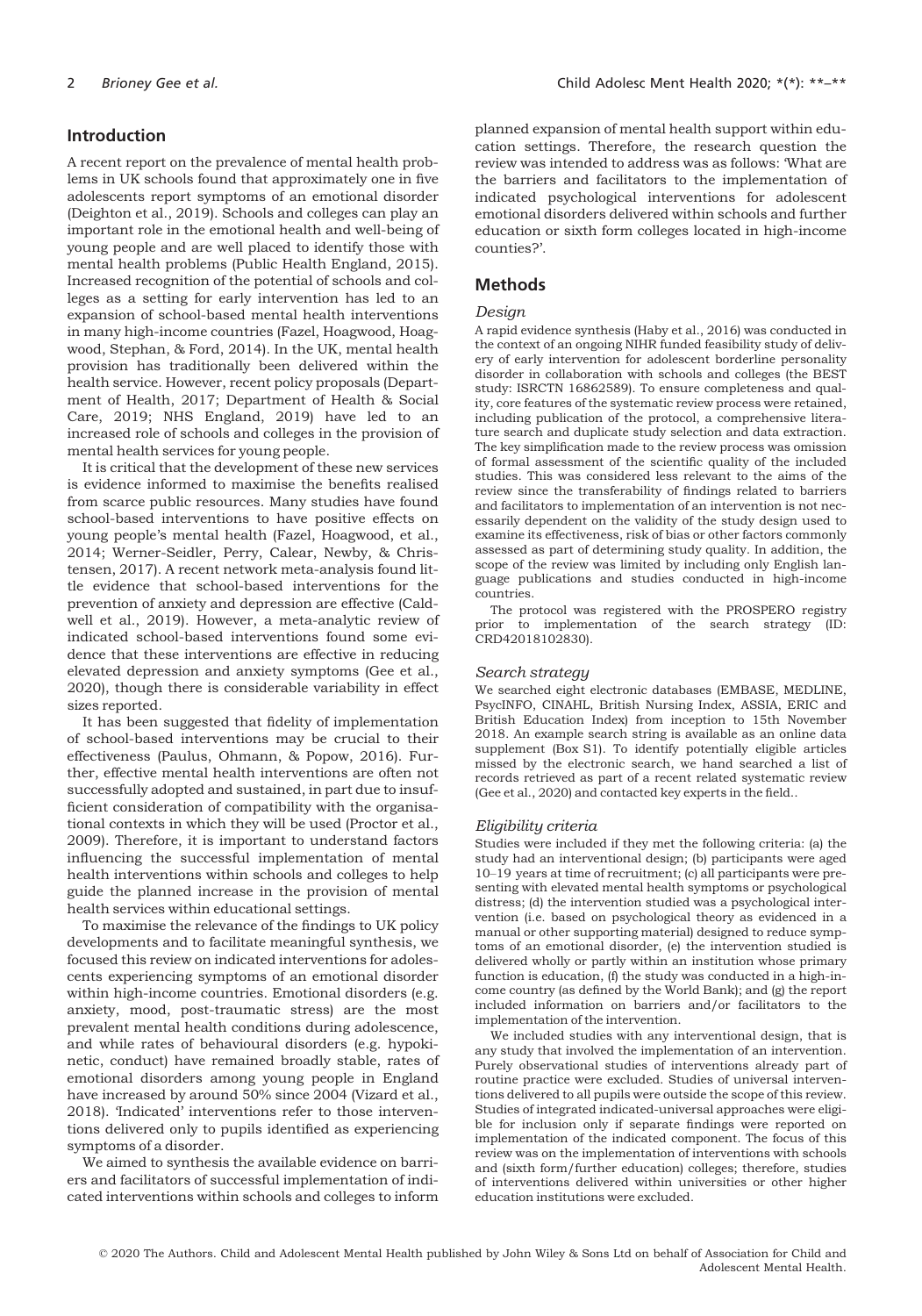#### Study selection

Study selection was carried out with the aid of Covidence systematic review software (Veritas Health Innovation n.d.). After duplicate records were removed, the titles and abstracts of all articles identified by the literature search were independently reviewed by two reviewers (two of BG, TC, BC, SF and CJ). All disagreements between reviewers were discussed as a team and consensus decisionsreached.The full textsofarticlesdeemedpotentiallyrelevant were obtainedandassessed for eligibilityby two ofBG,TC,BC,SF, CJ, JW and CN. Reviewers assessed eligibilityindependently, and all disagreements regarding eligibility or conflicts in criteria for exclusionrecordedwerediscussedbythetworeviewersconcerned and, if consensus not reached, resolved by a third reviewer. Aflow diagram of the selection process was maintained as per PRISMA guidance(Moheretal.,2009).

#### Data extraction

Data were independently extracted by two reviewers (two of BG, SF, BC, CJ and KK) and cross-checked to ensure accuracy. Contextual information was recorded using a piloted data extraction spreadsheet. The following information regarding the study sample was recorded: lower and upper age, gender (percentage female) and criterion for elevated mental health symptoms or psychological distress. In addition, the following information about the intervention was recorded: name, brief description, planned contact hours, whether parents or carers were involved, and whether the intervention was delivered by staff members internal to the school or external facilitators. Included articles were imported into NVivo where barriers and facilitators were synthesised as described below. Post hoc, we extracted details of the participant identification and referral process employed in each study.

#### Data synthesis

A thematic synthesis (Thomas & Harden, 2008) of factors reported to impact intervention implementation was conducted with the aid of NVivo (version 12) qualitative data analysis software (QSR International, 2012). Included papers were imported into NVivo, and sections of the text describing barriers or facilitators to implementation, including both quoted original data and author interpretation, were coded using an inductively developed coding structure. Coding of all included studies was completed by BG and independently by one of SF, BC, CJ and KK. Discrepancies in coding were discussed by the two reviewers concerned and consensus interpretations researched in all cases.

Codes generated inductively were first organised into descriptive themes that aimed to summarise the barriers and facilitators reported, staying close to the primary studies. The next stage of the analysis involved developing analytic themes by structuring and interpreting the descriptive themes according to the selected theoretical framework. This stage of the analysis aimed to 'go beyond' describing the findings of the included studies to generate new understandings of the factors influencing successful implementation of indicated school-based mental health interventions. A suitable framework was selected a posteriori with the aid of Nilsen's taxonomy of implementation of science theories, models and frameworks (Nilsen, 2015). The theoretical framework was selected only after generation of initial descriptive themes to ensure that, as far as possible, the analytic themes developed were data driven rather than reflecting the review team's prior assumptions.

The Ecological Framework for Effective Implementation (Durlak & Dupre, 2008) is premised on the view that a multilevel ecological perspective is necessary for understanding successful implementation. It is a determinant framework (Nilsen, 2015) which aims to understand influences on implementation outcomes by specifying individual, organisational and communitylevel factors that act as implementation barriers and enablers. This framework was deemed to be an appropriate organising concept for the current review because schools and colleges are dynamic and complex social organisations, and thus, the implementation of new practices within them is influenced by factors on multiple interacting levels (Zhao & Frank, 2003).

A sensitivity analysis was conducted in which only studies of interventions found to be effective were retained. Studies in which there was no evidence that the intervention was effective in improving the primary outcome or that did not report groupbased statistical analysis of intervention effectiveness were removed from the thematic synthesis to explore whether implementation issues differed by study outcome.

## Results

#### Characteristics of included studies

Our electronic searches returned 2559 unique study records. In addition, 10 studies were identified through hand searching and correspondence with experts. The study selection process is illustrated in Figure 1.

We identified 50 unique papers that met the inclusion criteria (Table 1). Included studies were published over a twenty-year period between 1998 and 2018. Most included studies were of indicated interventions for young people with symptoms of depression  $(n = 17)$ , anxiety ( $n = 16$ ), post-traumatic stress disorder ( $n = 5$ ) or either depression or anxiety symptoms ( $n = 3$ ).

The majority of studies were of interventions described as cognitive behaviour therapy (CBT) or CBT-based  $(n = 35)$ . Half the included studies  $(n = 25)$  were of interventions delivered by an external facilitator, 11 were delivered by an internal school-based staff member and 10 by both internal and external personnel. The remaining studies ( $n = 4$ ) did not report whether those delivering the intervention were internal or external to the school.

Although studies of interventions delivered within sixth form and further education colleges were eligible for inclusion, no such studies were identified. Since all included studies were of interventions delivered within schools, the results of the thematic synthesis below are specific to school-based interventions.

#### Thematic synthesis

Eleven analytic themes were developed (Figure 2): two related to intervention characteristics (acceptability; practicality), three related to organisational capacity, that is practices, processes and culture of the structures through which the intervention is implemented (relationships between intervention facilitators and school staff; support of school leadership; school environment), two related to training and technical assistance (quality of training and ongoing supervision; suitability of intervention manual and other materials), two provider characteristics (ability of staff to deliver the intervention successfully; ability of staff to identify eligible students) and two community-level factors (stigma and mental health literacy; priorities of health and education systems).

The number of the included studies that contributed to each analytic theme is given in brackets next to the name of each theme below. Table S1 (available as an online data supplement) details which of the studies contributed to each theme. Quotes from primary papers to be presented alongside the findings were selected based on how clearly they exemplified the themes.

#### Intervention characteristics

Acceptability (24 studies). Intervention acceptability was noted as important to attendance and engagement,

© 2020 The Authors. Child and Adolescent Mental Health published by John Wiley & Sons Ltd on behalf of Association for Child and Adolescent Mental Health.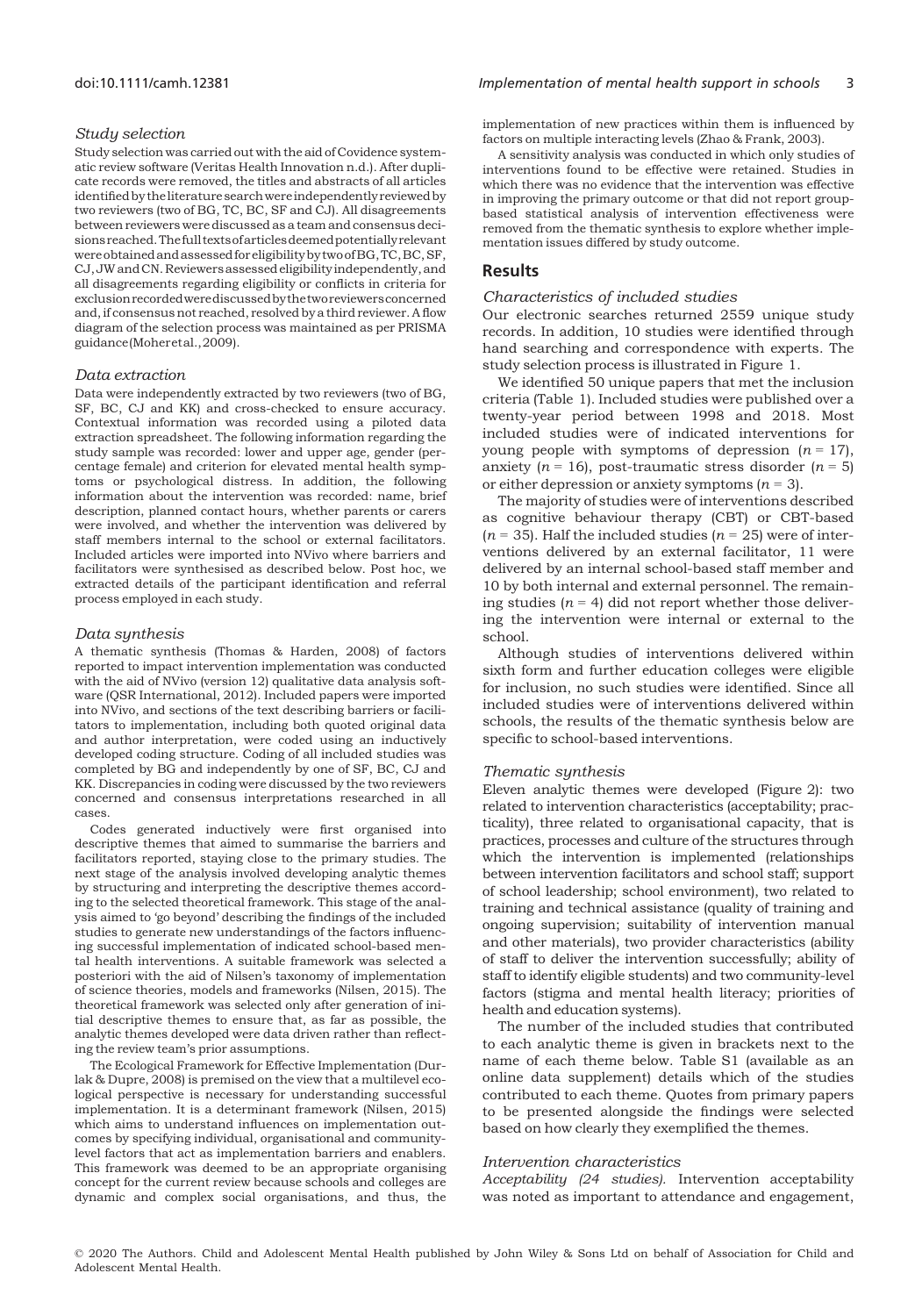

Figure 1. PRISMA diagram illustrating study selection process

and hence to successful implementation. Acceptability reflects the extent to which people delivering or receiving an intervention consider it to be appropriate, based on anticipated or experienced cognitive and emotional responses to the intervention (Sekhon, Cartwright, & Francis, 2017). Characteristics identified as influencing the acceptability of interventions included whether it was experienced as helpful, enjoyable, developmentally appropriate and well designed, and the format of delivery. High acceptability was achieved through ensuring the intervention matched the needs and preferences of participating adolescents, by focusing on issues important to their lives and presenting material in an interactive, appealing and accessible but mature way.

Many of the school-based interventions studied were delivered in a group format. This was sometimes identified as contributing to high acceptability through capitalising on the developmental priority given to peer relationships during adolescence. A key perceived benefit of group delivery was the sense of belonging, mutual support and social connections fostered through participating in activities with other young people experiencing similar difficulties. For instance, Riley (2012) reported that 'pupils favoured group over individual input due to feelings of reduced isolation, opportunities to make friends, normalisation of feelings, learning from others, building confidence and supporting each other'.

However, group delivery was also frequently identified as a barrier to implementation through contributing to lack of acceptability for some students. A group was

viewed as an unsuitable therapeutic setting for some young people, whether because of behavioural issues ('Some of the groups have contained students that do not work in a group setting appropriately' (Butler-Hepler, 2013)) or young people not feeling comfortable disclosing personal experiences in front of peers ('the group setting was inhibiting for some students, especially given that they knew one another relatively well' (Listug-Lunde, Vogeltanz-Holm, & Collins, 2013); 'students did not want to talk about their fears in front of peers' (Drmic, Aljunied, & Reaven, 2017)). This created problems conducting intervention sessions as planned and ensuring the intervention was meaningful for all group members.

Practicality (32 studies). The intervention feature most frequently reported as impacting the success of implementation was the extent to which the intervention could be flexibly deployed to cause minimal disruption to school routines. Restricting the length of sessions to single class periods, structuring the programme of sessions around the school term, scheduling sessions to minimise interference with academic activities and allowing for breaks in intervention delivery due to examination periods and other school events were commonly reported adaptations required for successful implementation within the school setting.

Certain intervention components were noted as being problematic to implement within a school setting. Parent/carer involvement was consistently noted as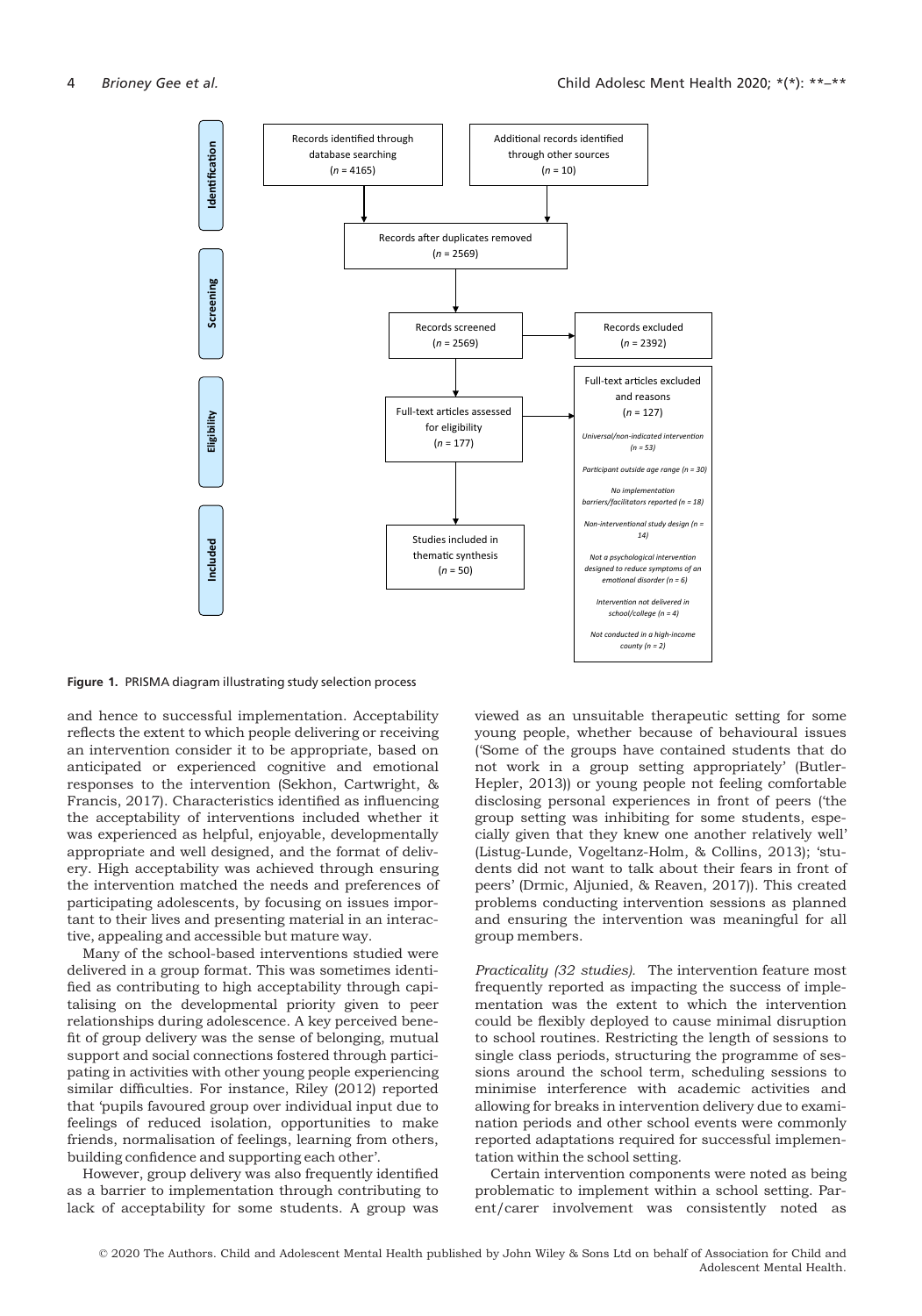## Table 1. Characteristics of included studies

| Author(s) (Year)                                              | n       | Lower<br>age             | Upper<br>age             | $\%$<br>female                    | Presenting<br>problem                                  | Identification<br>method <sup>a</sup> | Intervention<br>type                     | Parental<br>involvement | Internal/<br>external<br>delivery |
|---------------------------------------------------------------|---------|--------------------------|--------------------------|-----------------------------------|--------------------------------------------------------|---------------------------------------|------------------------------------------|-------------------------|-----------------------------------|
| Bei et al. (2013)                                             | 10      | 13                       | 15                       | 100                               | Sleep problems                                         | A                                     | Mindfulness                              | No                      | <b>Both</b>                       |
| Bernstein (2010)<br>Berry and Hunt                            | 4<br>46 | 11<br>12                 | 18<br>15                 | 100<br>0                          | Anxiety<br>Anxiety                                     | C<br>C                                | <b>CBT</b><br><b>CBT</b>                 | Yes<br>Yes              | Internal<br>External              |
| (2009)<br>Burke, Prendeville,<br>and Veale (2017)             | 7       | 10                       | 11                       | $\hspace{1.0cm} - \hspace{1.0cm}$ | Anxiety                                                | C                                     | <b>CBT</b>                               | Yes                     | Unclear                           |
| Butler-Hepler (2013)                                          | 59      | 11                       | 14                       | 71                                | Depression                                             | Α                                     | <b>CBT</b>                               | No                      | <b>Both</b>                       |
| Chu and Weissman<br>(2009)                                    | 35      | 12                       | 14                       | 60                                | Either depression<br>or anxiety                        | C                                     | ВA                                       | No                      | External                          |
| Chu et al. (2016)                                             | 35      | 12                       | 14                       | 71.4                              | Either depression<br>or anxiety                        | Α                                     | BA                                       | No                      | <b>Both</b>                       |
| Cooley, Boyd, and<br>Grados (2004)                            | 10      | 10                       | 11                       | 80                                | Anxiety                                                | A or C                                | <b>CBT</b>                               | No                      | External                          |
| Cooper et al. (2010)                                          | 27      | 13                       | 15                       | 77.8                              | Depression                                             | Α                                     | Humanistic<br>Counselling                | No                      | External                          |
| Crisp et al. (2006)                                           | 27      | $\overline{\phantom{0}}$ | $\overline{\phantom{0}}$ | 74                                | Depression                                             | C                                     | <b>CBT</b>                               | No                      | External                          |
| Drmic et al. (2017)                                           | 44      | 13                       | 15                       | 14                                | Anxiety                                                | C                                     | <b>CBT</b>                               | Yes                     | <b>Both</b>                       |
| <b>Ehntholt and Smith</b><br>(2005)                           | 26      | 11                       | 15                       | 34                                | Psychological<br>difficulties as a<br>result of trauma | C                                     | <b>CBT</b>                               | No                      | External                          |
| Feldman (2007)                                                | 29      | 11                       | 13                       | 44.8                              | <b>PTSD</b>                                            | Α                                     | <b>CBT</b>                               | Yes                     | <b>Both</b>                       |
| Fitzgerald, Rawdon,<br>and Dooley (2016)                      | 127     | 15                       | 18                       | 57.5                              | Anxiety                                                | A                                     | Attention<br><b>Bias</b><br>Modification | No                      | Unclear                           |
| Gartenberg (2017)                                             | 2       | 15                       | 15                       | 50                                | Anxiety                                                | C                                     | <b>CBT</b>                               | No                      | External                          |
| <b>Ginsburg and Drake</b><br>(2002)                           | 12      | 14                       | 17                       | 83.3                              | Anxiety                                                | A                                     | <b>CBT</b>                               | No                      | External                          |
| Greca, Ehrenreich-<br>May, Mufson, and<br>Chan (2016)         | 14      | 13                       | 18                       | 79                                | Either depression<br>or anxiety                        | Α                                     | IPT                                      | No                      | External                          |
| Hunt, Crino, and<br>Erskine (2009)                            | 260     | 11                       | 13                       | 43                                | Anxiety                                                | Α                                     | <b>CBT</b>                               | Yes                     | Internal                          |
| Jaycox et al. (2009)                                          | 76      | $\equiv$                 | $\equiv$                 | 51.3                              | <b>PTSD</b>                                            | Α                                     | <b>CBT</b>                               | No                      | Internal                          |
| Kaplinski (2007)                                              | 49      | 14                       | 18                       | 63.3                              | Depression                                             | C                                     | <b>CBT</b>                               | No                      | External                          |
| Lamb, Puskar, Serika,<br>and Corcoran (1998)                  | 41      | 14                       | 19                       |                                   | Depression                                             | A                                     | <b>CBT</b>                               | No                      | External                          |
| Liberman and<br>Robertson (2005)                              | 33      | 15                       | 17                       | $\hspace{1.0cm} - \hspace{1.0cm}$ | Schizotypy                                             | A                                     | <b>CBT</b>                               | No                      | Unclear                           |
| Listug-Lunde et al.<br>(2013)                                 | 16      | 11                       | 14                       | 37.50                             | Depression                                             | Α                                     | <b>CBT</b>                               | No                      | Both                              |
| Livheim et al. (2015)                                         | 98      | 12                       | 18                       | 82.70                             | Depression                                             | C                                     | <b>ACT</b>                               | No                      | Both                              |
| Masia et al. (2001)                                           | 6       | 14                       | 17                       | 50                                | Anxiety                                                | C                                     | <b>CBT</b>                               | No                      | External                          |
| Masia-Warner et al.<br>(2005)                                 | 35      | 13                       | 17                       | 74                                | Anxiety                                                | A or C                                | CBT                                      | Yes                     | Both                              |
| Masia-Warner et al.<br>(2016)                                 | 138     | 14                       | 16                       | 68                                | Anxiety                                                | A or C                                | CBT                                      | Yes                     | Both                              |
| McCarty, Violette,<br>and Mccauley (2011)                     | 67      | 12                       | 13                       | 55.6                              | Depression                                             | A                                     | <b>CBT</b>                               | Yes                     | Unclear                           |
| Melnyk, Kelly, and<br>Lusk (2014)                             | 16      | 14                       | 17                       | 56                                | Anxiety                                                | C                                     | <b>CBT</b>                               | No                      | External                          |
| Messinger et al.<br>(2011)                                    | 8       | 11                       | 13                       | 62.5                              | Anxiety                                                | Α                                     | CBT                                      | No                      | External                          |
| Morsette, Pol,<br>Schuldberg,<br>Swaney, and Stolle<br>(2012) | 57      | 10                       | 15                       | 56                                | PTSD                                                   | A                                     | CBT                                      | Yes                     | Internal                          |
| Mowatt (2017)                                                 | 16      | 13                       | 15                       | 68.80                             | Depression                                             | C                                     | <b>CBT</b>                               | No                      | External                          |
| Mufson et al. (2004)                                          | 63      | 12                       | 18                       | 84                                | Depression                                             | Α                                     | <b>IPT</b>                               | No                      | Internal                          |
| Oros (2016)                                                   | 6<br>32 | 14                       | 17                       | 100                               | <b>BPD</b>                                             | Α                                     | <b>DBT</b>                               | No                      | External                          |
| Pass et al. (2018)<br>Pearson (2017)                          | 3       | 11<br>11                 | 18<br>12                 | 68.75<br>0                        | Depression<br>Anxiety                                  | B or C<br>C                           | BA<br><b>CBT</b>                         | Yes<br>Yes              | External<br>External              |

(continued)

© 2020 The Authors. Child and Adolescent Mental Health published by John Wiley & Sons Ltd on behalf of Association for Child and Adolescent Mental Health.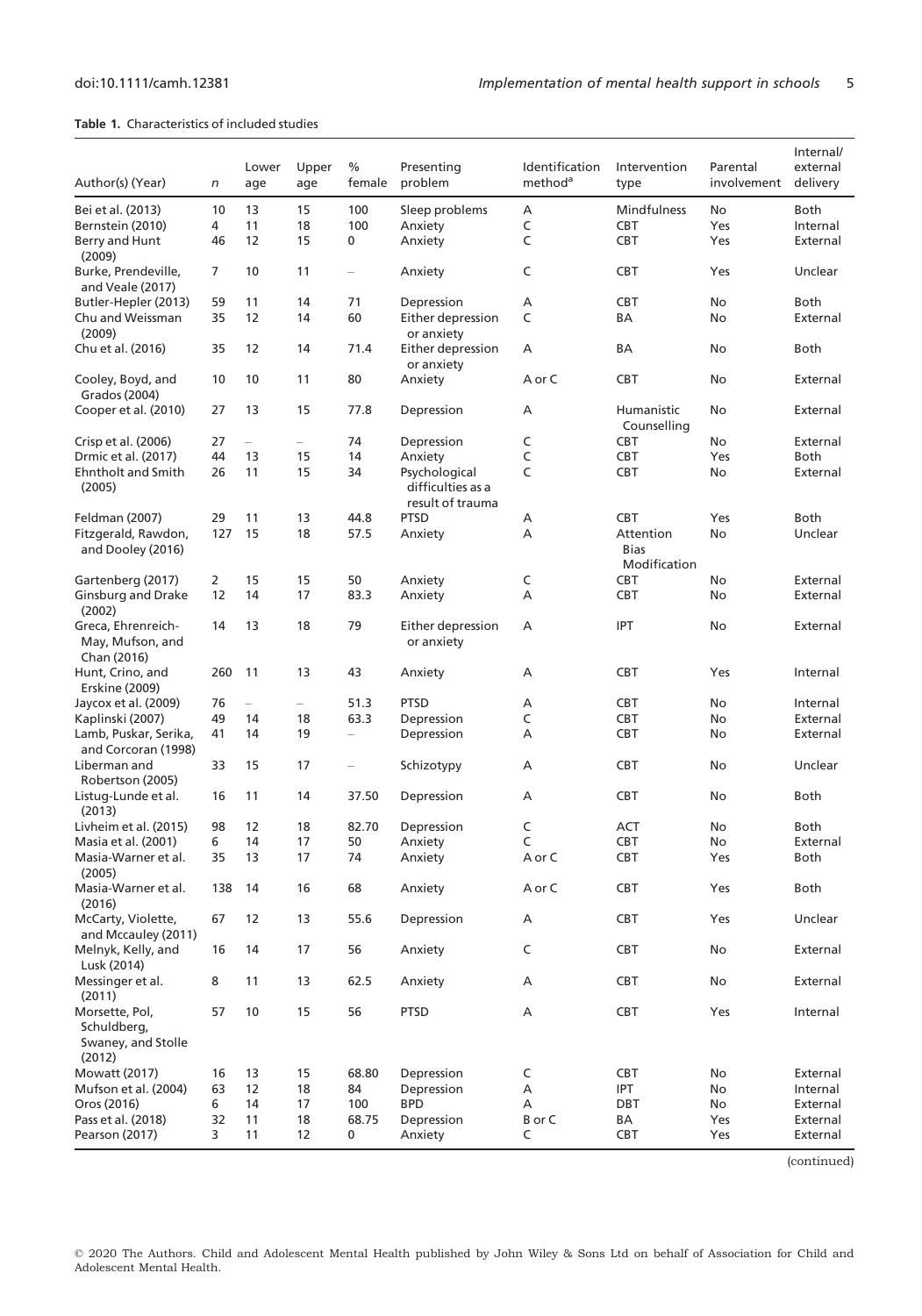#### Table 1. (continued)

| Author(s) (Year)                                   | n   | Lower<br>age             | Upper<br>age | $\frac{0}{0}$<br>female  | Presenting<br>problem                                   | Identification<br>method <sup>a</sup> | Intervention<br>type       | Parental<br>involvement | Internal/<br>external<br>delivery |
|----------------------------------------------------|-----|--------------------------|--------------|--------------------------|---------------------------------------------------------|---------------------------------------|----------------------------|-------------------------|-----------------------------------|
| Rickard et al. (2016)                              | 47  | 11                       | 17           | 36                       | General social/<br>emotional<br>problems                | $\mathsf{C}$                          | <b>CBT</b>                 | Yes                     | Internal                          |
| <b>Riley (2012)</b>                                | 12  | 11                       | 13           | 50                       | Psychological<br>distress as a result<br>of loss/change | C                                     | Grief<br>education         | <b>No</b>               | External                          |
| Robinson et al. (2015)                             | 21  | 14                       | 18           | 81                       | Suicidal ideation                                       | B                                     | <b>CBT</b>                 | <b>No</b>               | External                          |
| Rohde, Stice, Shaw,<br>and Gau (2014)              | 378 | 13                       | 19           | 68                       | Depression                                              | A                                     | <b>CBT</b>                 | No                      | Internal                          |
| <b>Ruffolo and Fischer</b><br>(2009)               | 60  | 11                       | 18           | $\overline{\phantom{0}}$ | Depression                                              | B or C                                | <b>CBT</b>                 | No                      | Internal                          |
| Schoenfeld and<br>Mathur (2009)                    | 3   | 11                       | 12           | 0                        | Anxiety                                                 | C                                     | <b>CBT</b>                 | No                      | External                          |
| Scotti (2014)                                      | 7   | 14                       | 18           | 100                      | Eating disorder                                         | C                                     | <b>DBT</b>                 | <b>No</b>               | External                          |
| Stasiak, Hatcher,<br>Frampton, and<br>Merry (2014) | 34  | 13                       | 18           | 41                       | Depression                                              | A                                     | CBT                        | <b>No</b>               | External                          |
| Stein et al. (2003)                                | 126 | $\overline{\phantom{a}}$ |              | 56                       | <b>PTSD</b>                                             | A                                     | <b>CBT</b>                 | No                      | <b>Both</b>                       |
| Stein (2011)                                       | 126 | $\overline{\phantom{m}}$ |              | 56                       | <b>PTSD</b>                                             | A                                     | <b>CBT</b>                 | No                      | Internal                          |
| Stice, Rohde, Shaw,<br>and Gau (2011)              | 306 | 14                       | 19           | 100                      | Eating disorder                                         | $\overline{A}$                        | Dissonance<br>intervention | No                      | Internal                          |
| Woods and Jose<br>(2011)                           | 83  | 13                       | 15           |                          | Depression                                              | A                                     | <b>CBT</b>                 | No                      | Internal                          |
| Young, Mufson, and<br>Gallop (2010)                | 57  | 13                       | 17           | 59.7                     | Depression                                              | A                                     | <b>IPT</b>                 | Yes                     | External                          |
| Young et al. (2016)                                | 186 | 12                       | 16           | 66.7                     | Depression                                              | $\overline{A}$                        | <b>IPT</b>                 | Yes                     | External                          |

ACT, acceptance and commitment therapy; BA, behavioural activation; BPD, borderline personality disorder; CBT, cognitive behavioural therapy; IPT, interpersonal therapy; PTSD, post-traumatic stress disorder.

 ${}^{a}$ A = Screening assessments/questionnaires, B = self-referral, C = nomination/staff-referral.



Figure 2. Diagram of factors reported to influence the successful implementation of school-based indicated interventions for adolescents with symptoms of an emotional disorder organised in accordance with the Ecological Framework for Effective Implementation

desirable but challenging to achieve. In some studies, components of the intervention involving parents/carers were noted to have been removed or reduced due to resource limitations or concerns about the feasibility of organising sessions for parents/carers within the school

setting. Studies that sought to involve parents/carers in sessions commonly reported disappointing attendance.

A further intervention component recurrently identified as posing challenges to implementation was exposure to feared activities, objects or situations. The school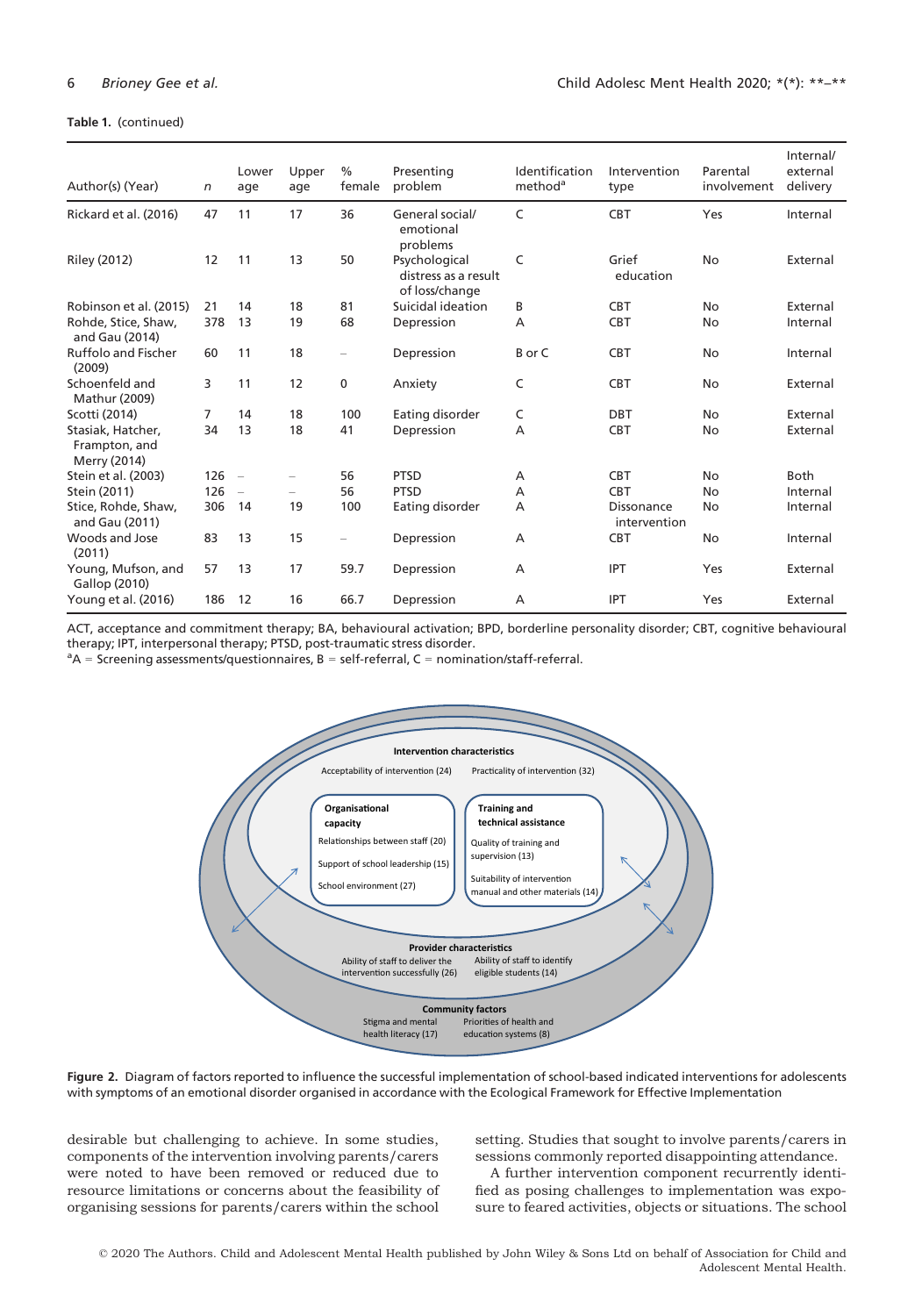setting was noted to facilitate some types of exposure work; for instance, Masia, Klein, Storch, and Corda (2001) in their study of an intervention for social phobia noted that the school setting enabled the intervention facilitators to set up in vivo exposure exercises within the schools. However, other researchers encountered barriers to conducting exposure therapy within a school setting. These included practical difficulties arranging exposure to infrequent, unpredictable or inaccessible events or objects, difficulties planning appropriately idiosyncratic exposure hierarchies in a group setting, resistance from adolescents and lack of confidence among intervention facilitators not experienced in the use of exposure.

Some studies reported group format as contributing to increase practicality through making more efficient use of available resources. This was recognised as particularly important in communities with limited access to mental health resources (Listug-Lunde et al., 2013). However, difficulty identifying a sufficiently homogenous group of students within a single school for group delivery to be appropriate was also discussed. Moreover, a study by Oros (2016) highlights the risk of iatrogenic harm as a result of inappropriate group composition: 'participants should be screened more scrupulously for inclusion...as it appears peer contagion may have played a role in worsening BPD symptoms for [some] participants'.

#### Organisational capacity

Relationships between intervention facilitators and school staff (20 studies). Positive relationships between individuals delivering the intervention and other staff members were frequently cited as an important facilitator of successful implementation. Where the intervention was facilitated by staff external to the school, effective communication with school staff and efforts to integrate into school systems were seen as particularly important. Effective collaborations between external providers and school staff were sometimes supported by establishing a reciprocal partnership in which external staff members contributed their time and expertise to school activities beyond the intervention itself.

Maintaining positive relationships with teaching staff not involved in implementation of interventions was sometimes cited as a challenge. For instance, Scotti (2014) reported that, while young people and their parents perceived a school-based intervention to be both acceptable and beneficial, teachers found students attending sessions during the school day unacceptably disruptive. Scheduling sessions outside of the normal school day minimised this disruption, but 'the intervention was more difficult to implement with fidelity due to sporadic attendance and poor treatment adherence'. Therefore, securing 'buy in' from teaching staff and maintaining positive relationships between intervention facilitators and teachers is important to support successful implementation.

Support of school leadership (15 studies). The support and involvement of senior school leaders was frequently cited as a key facilitator of successful implementation. Support at the appropriate level within the school hierarchy ensured that necessary resources were made available, and positively impacted support for

implementation of the intervention within the wider school system. For instance, Drmic et al. (2017) reported the vital importance of the involvement of a member of the school leadership team as an 'opinion leader' who was 'intimately involved in all aspects of the implementation project' and 'was able to garner support/interest from key stakeholders'. Conversely, where interventions were implemented without the clear endorsement and direct input of a school's senior leadership team, interventions were more difficult to implement and sustain. For instance, Pass, Sancho, Brett and Jones (2018) reported that 'we had to withdraw resources from one school where the senior leadership were not involved, and a major staff restructuring led to loss of pastoral leads who had been the main contacts for the therapy team'.

School environment (27 studies). Logistical issues associated with delivering psychological interventions within the school environment were the most commonly reported barrier to implementation. Difficulties scheduling sessions within the constraints of school timetables were frequently reported. Kaplinski (2007) commented 'we did not anticipate the regularity with which scheduled sessions would be interrupted or cancelled due to fire alarms, school assemblies, testing and late-arrival schedules'. Lack of appropriate spaces within schools in which to conduct sessions was also a barrier.

The extent to which the wider school environment was conducive to good mental health and provided a suitable setting for therapeutic work was also noted as important to the successful implementation of interventions. For instance, Ehntholt & Smith (2005) reported that two schools participating in a study of a group intervention for children with post-traumatic stress symptoms 'were far from ideal environments for the establishment of therapeutic groups...it was difficult for the children to genuinely relax during the sessions due to the school's loud, chaotic environment.'

However, encouragingly, staff participants in a study by Butler-Hepler (2013) commented that following implementation of the intervention, the 'school climate seems to be healthier' and 'teachers are more willing to have students receive counselling services', suggesting that the implementation of psychological interventions within schools has the potential to positively impact the school environment. Therefore, there is the potential for successful implementation to initiate a virtuous cycle.

## Training and technical assistance

Quality of training and ongoing supervision (13 studies). The need for high-quality training of intervention facilitators and supervision from appropriately experienced and qualified experts to support fidelity of delivery was emphasised in several studies.

While the importance of training and supervision was consistently endorsed, it appears that more intensive training and supervision are likely to be required for interventions delivered by staff with relatively little experience of delivering psychological interventions.

More informal support from others facilitating the intervention was also sometimes identified as important to successful delivery. For instance, Ruffolo and Fischer (2009) found that 'the mentorship supervision model supported the school-based social workers in connecting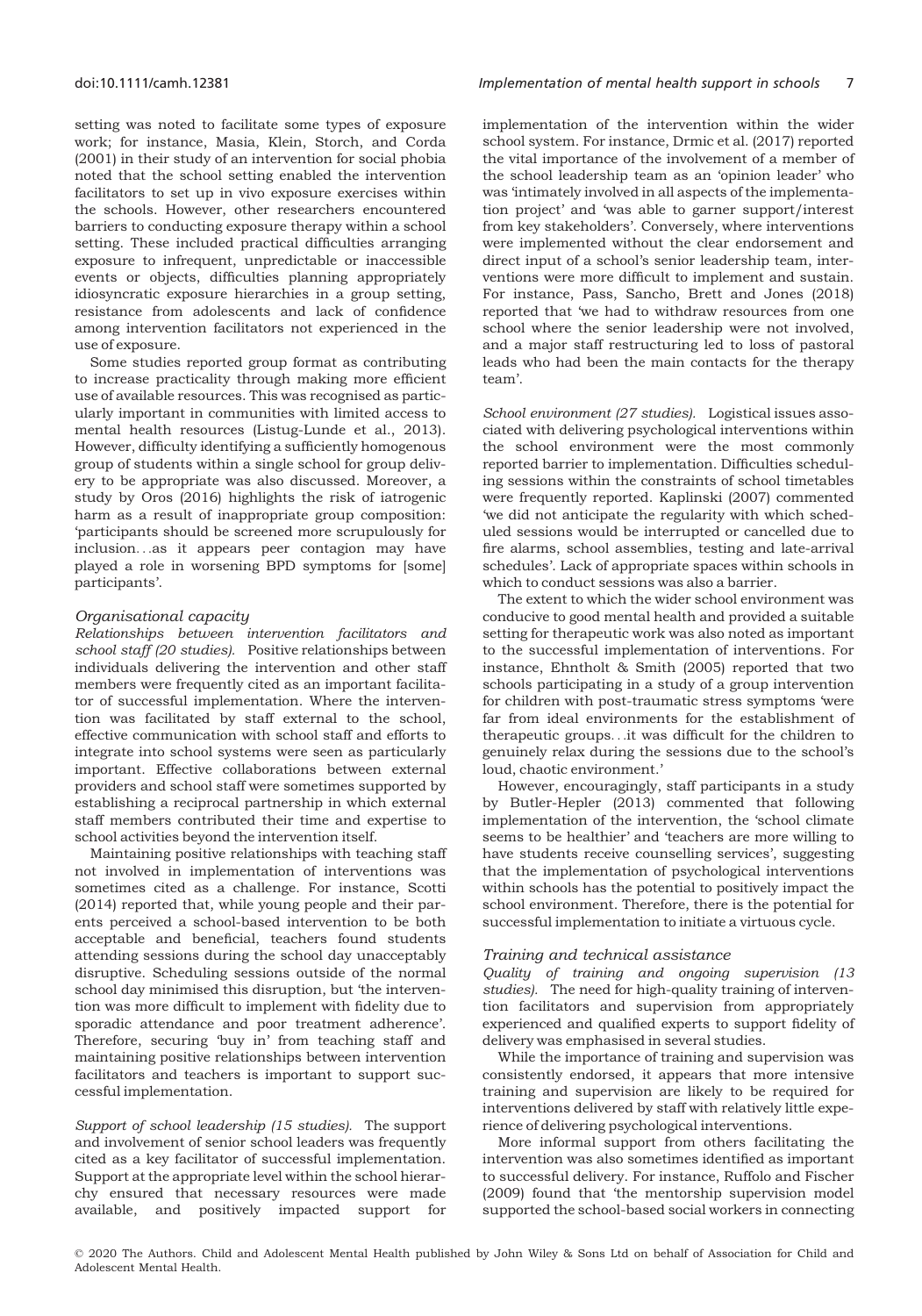with each other and providing each other ongoing support'. However, the authors noted that protecting staff time to participate in supervision was challenging, and would require sustained funding and leadership support.

Suitability of intervention manual and other materials (14 studies). The provision of an intervention manual which was clear and easy to follow, and good quality supporting materials such as workbooks and resources to support homework exercises were identified as facilitators of successful implementation. Several authors suggested that well-structured, highly manualised interventions may be more easily mastered by novice facilitators, enhancing treatment fidelity. Where interventions employed technology to facilitate delivery, it was important that these were well designed, with user-friendly interfaces to maximise acceptability and engagement.

## Provider characteristics

Ability of staff to deliver the intervention successfully (26 studies). While some interventions studied were delivered by members of the research team or other external specialists, many of the interventions involved training existing school-based staff with diverse professional backgrounds to deliver a manualised programme. Skilled facilitation of interventions was noted as crucial to successful implementation, and in all studies where this was reported on, trained school-based professionals were found to be able to deliver the interventions with acceptable fidelity. However, the findings of some studies suggest that school-based professionals, who were often less experienced in delivering manualised interventions for emotional problems, were less able to implement the interventions as planned than specialist mental health staff. While delivery of interventions by external specialist might therefore seem to be supported, some authors of studies of interventions that relied on external providers expressed concern about the sustainability and cost-effectiveness of this delivery model.

Ability of staff to identify eligible students (14 studies). There were also some concerns raised about the feasibility of procedures used to identify students for whom interventions would be suitable. While schoolwide screening and other comprehensive recruitment strategies coordinated by the research team were reported to be successful in identifying eligible young people, these were acknowledged to be unlikely to be sustainable outside the research context. While recruitment strategies relying on referrals from school staff members were often reported to be effective, the capacity of school staff to identify students who could benefit from an intervention was raised as a concern by some study authors. For instance, Pass et al. (2018) described how 'feedback from school staff suggested that many lacked confidence in identifying students with depression symptoms and had very little protected time to consistently manage the referral process.'

## Community factors

Stigma and mental health literacy (17 studies). The impact of stigma on implementation was considered by a number of study authors. The potential for stigma by

peers within the school community was a concern for some young people and their parents. This finding might partially explain the lower than anticipated student take up and difficulties obtaining parental consent for participation reported by many studies.

However, not all studies found stigma to be a barrier to implementation. For instance, Crisp, Gudmundsen and Shirk (2006) asked participants to complete a selfreport measure of their perceptions of barriers to treatment. Items assessing potential barriers related to stigma (e.g. 'My friends thought I was stupid for going to therapy', 'I felt uncomfortable about going to sessions at school') were consistently rated as never or rarely a problem. Several authors reported that participating in a school-based intervention was viewed as less stigmatising than accessing conventional mental health treatment.

Priorities of health and education systems (8 studies). The need to align the priorities of the healthcare and education systems to facilitate successful implementation of school-based mental health interventions was alluded to by a number of studies. Lack of adequate resource allocation for services to support mental health and well-being within schools, arguably a symptom of low prioritisation of these issues, was also identified as a barrier to effective implementation.

## Sensitivity analysis

Themes remained broadly similar when studies in which there was no evidence of effect on the primary outcome or that did not report statistical analysis of intervention effectiveness were removed. There was a change of more than 5% in the percentage of included studies that contributed to two of the themes: 'practicality' was reported as impacting the implementation of fewer of the interventions found to be effective than the complete set of included interventions; 'quality of training and ongoing supervision' was reported as a facilitator of implementation only by the subset of studies of interventions found to be effective.

# **Discussion**

The aim of this review was to identify and synthesise factors reported in the literature to influence the implementation of indicated interventions for adolescent emotional disorders delivered within schools and colleges. The thematic synthesis resulted in 11 analytic themes which bring together findings from 50 primary studies. Themes encompassed characteristics of the interventions, training and support, organisational factors and community-level factors that have been identified as impacting implementation.

The findings of this review support the view that delivering indicated mental health interventions within a school context presents many challenges and that implementation is influenced by factors on multiple interacting levels. The most frequently reported challenges were logistical in nature. Practitioners delivering interventions in a school setting must be aware of and prepared to work within the constraints imposed by school calendars, timetables and the physical school environment. It is important that those designing school-based mental health initiatives select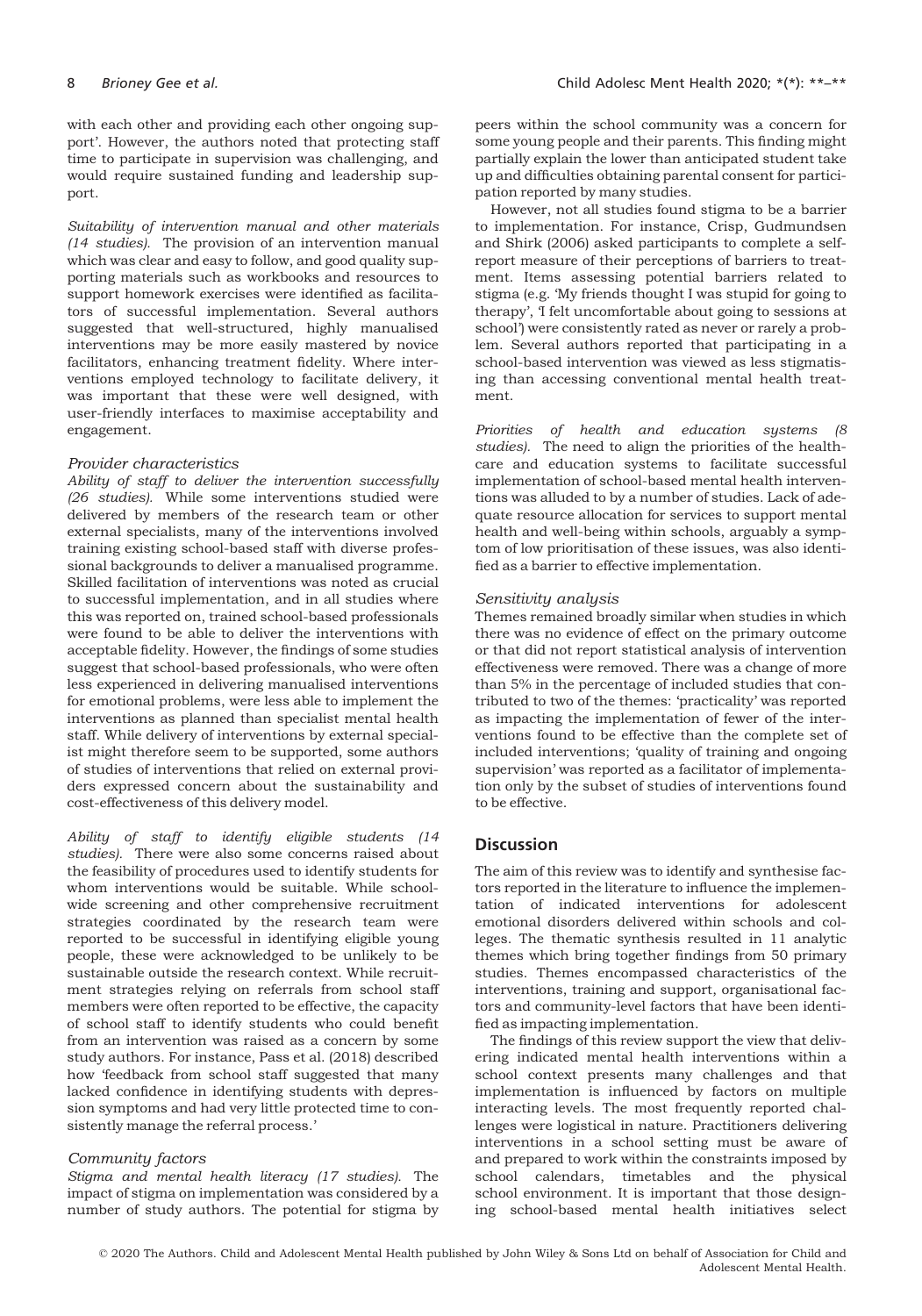interventions that can accommodate such constraints and consider whether all components of an intervention are feasible to deliver within the school context. However, which interventions will be practical to deliver within the school context will depend on factors at the organisation and community level.

Having intervention champions at an appropriately senior level within the school is crucially important if intervention delivery is to be prioritised and appropriate resources made available. Senior leadership support was reported to be influenced by the extent of competing priorities, and thus, it is important that both the healthcare and education systems maintain a shared focus on the emotional health of young people. UK schools have faced criticism for focusing on academic achievement at the expense of mental health and well-being (Turner, 2018). However, recent proposals to include emotional and mental well-being in the education inspection framework (Ofsted, 2019) might increase the priority given to mental health initiatives in future. Close collaboration between the Department of Health and Department for Education in the production of the Green Paper on transforming mental health provision for young people (Wormald, 2018) sets an important precedent of joint working with the potential to impact implementation at the local level.

Studies included in the review evaluated interventions delivered by a wide variety of professionals, including external providers, and existing school-based staff. While there is some evidence that external personnel are able to deliver interventions with higher fidelity than internal school-based staff, reliance on external facilitation was accompanied by some challenges. For instance, it was noted that external facilitators must make particular efforts to establish effective communication with school staff and to integrate into school routines. Authors also raised concerns about the sustainability and cost-effectiveness of reliance on external facilitators.

This potential tension between fidelity and sustainable implementation might be partially addressed by appropriate supervision and ongoing support. The quality of training and support is likely to be particularly important where intervention facilitators are less experienced in delivering evidence-based interventions. Further, it appears that well-structured, highly manualised interventions may be easier for less-experienced practitioners to implement with fidelity and so should be preferred within service models involving provision of interventions by practitioners with limited training in delivering psychological interventions.

For an indicated intervention to be successfully implemented, it is important to have appropriate mechanisms to identify young people experiencing the symptoms targeted. As indicated in Table 1, the main identification strategies employed by studies included in the review were referral by school staff members, identification through screening or a combination of both strategies. A recent review (Anderson et al., 2019) of school-based identification methods concluded that universal screening may be the most effective method of identifying children experiencing mental health difficulties. However, studies included in the current review raised concerns about the sustainability of this approach for indicated programmes. Therefore, ensuring school staff members who might act as 'gatekeepers' have appropriate training and capacity to identify students who could benefit from an indicated intervention is likely to be essential. This training must be ongoing to account for staff turnover and to ensure knowledge and skills are maintained. Since the feasibility of school-based identification of mental health difficulties was not the focus of this review, we direct interested readers to a recent review by Soneson et al. (2020) for a fuller discussion of this issue.

While there is evidence that targeted school-based interventions have larger and more durable effects on mental health outcomes than do universal approaches (Werner-Seidler et al., 2017), concerns have been raised about potential stigma. A recent review of qualitative research found that some students are apprehensive about engaging with targeted school-based mental health interventions due to fear of negative stigmarelated consequences (Gronholm, Nye, & Michelson, 2018). Stigma has also been found to be one of the most commonly reported barriers to accessing school-based treatment in quantitative research (Pella, Ginsburg, Casline, Pikulski, & Drake, 2018; Rapee et al., 2006).

Corroborating these concerns, the current review identified a number of studies that reported fear of potential stigma as a barrier to implementation. However, stigma was not universally viewed as a barrier: there was evidence that some young people view schoolbased interventions as less stigmatising than conventional mental health treatment and acceptability of the indicated interventions was generally reported to be high. Studies directly exploring young people's experiences of receiving school-based metal health support are scarce, however (Gronholm et al., 2018), and therefore, there is a need for further research to more fully understand acceptability.

#### Limitations

Although studies of interventions delivered within sixth form and further education colleges were eligible for inclusion, no such studies were identified. Therefore, we are unable to reach any conclusions about how to deliver mental health support in such colleges. In the United Kingdom, colleges educate and train more than two million people each year, and over two thirds of all 16- to 18-year-olds are enrolled at a college (Association of Colleges, 2018). There are substantial differences between schools and colleges which are likely to impact implementation of mental health interventions. For instance, colleges tend to be less formal environments than schools with lessstructured timetables and greater student independence. Therefore, there is a need for further research on delivery of mental health interventions within this context to inform UK policy.

The scope of the current review was limited to studies conducted in high-income countries. This was necessary to facilitate meaningful synthesis as the factors impacting implementation of interventions in low-resource contexts are likely to differ in important ways to the implementation of similar interventions in contexts in which greater resources are available. However, there are promising school-based mental health interventions delivered in low- and middle-income countries (Fazel, Patel, Patel, Thomas, & Tol, 2014) and understanding the factors that impact implementation of these interventions in these contexts is undoubtedly important.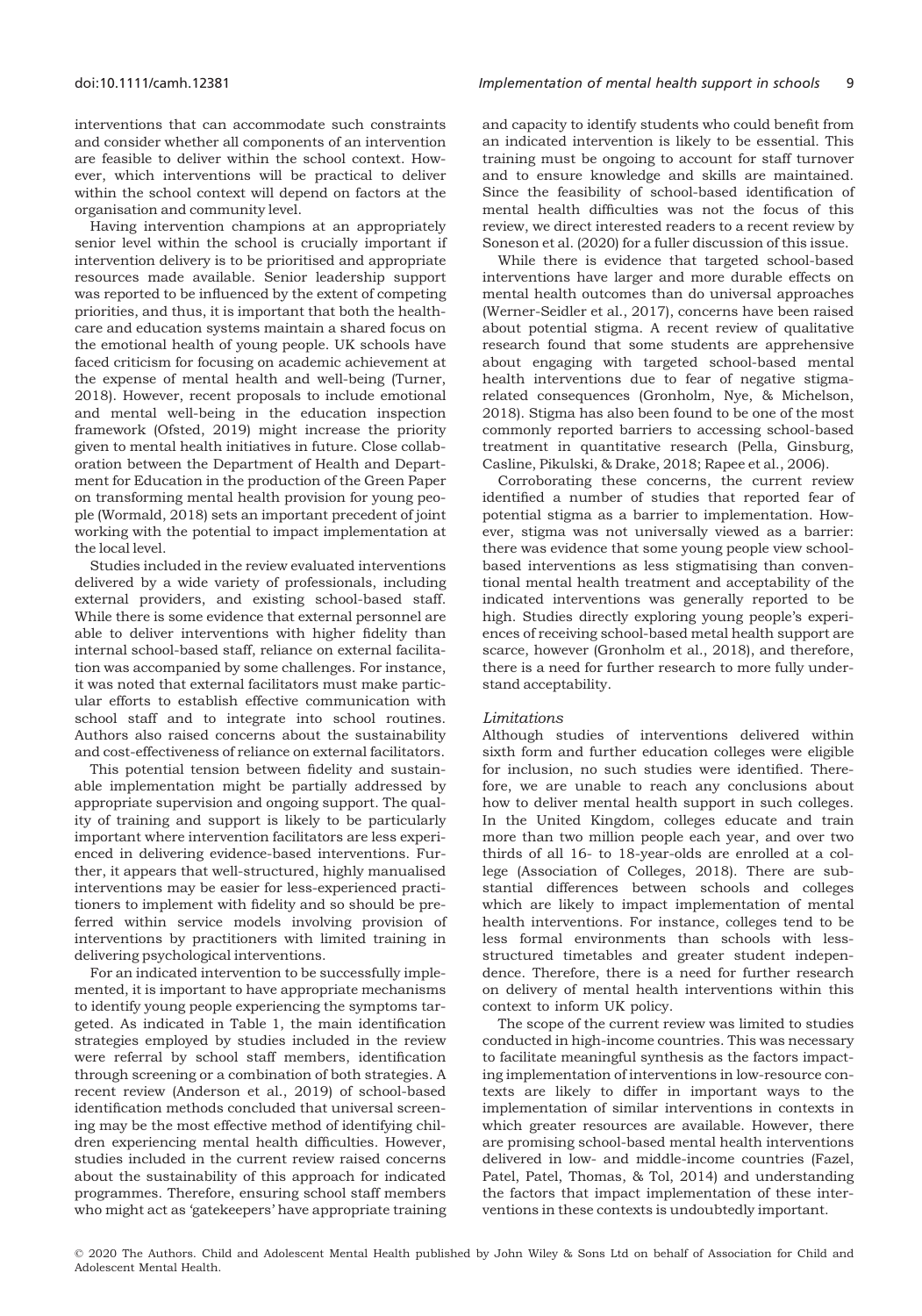The sensitivity analysis conducted post hoc was intended to provide an indication of whether the implementation barriers and facilitators reported differed according to the effectiveness of the interventions concerned. The results of this analysis indicate that the inclusion of studies of interventions not found to be effective did not have a substantial impact on the themes identified. However, there are several factors that complicate the interpretation of this analysis, including the use of inconsistent definitions of effectiveness across studies and lack of systematic measurement and reporting of barriers and facilitators. As such, it is not possible to draw conclusions regarding whether implementation barriers and facilitators actually differed, or infer that the presence or absence of a particular factor is linked to effectiveness.

The findings of this review must be interpreted with some caution due to the quality of the evidence regarding implementation synthesised. Although we did not formally assess the quality of included studies since this would not necessarily relate to the quality of the information on implementation, we noted that most coded sections of the text describing barriers or facilitators to implementation were author interpretation rather than objectively collected process data. Implementation is a topic that has received relatively scant attention in comparison with effectiveness, and as such, this was rarely a primary focus of eligible studies. As a result, implementation factors were often captured informally, and therefore, the data lacked richness. Future research should employ formal process evaluation and implementation of science designs. It has been argued that one of the most critical issues in mental health service research is the gap between what is known about effective treatment and what is provided in routine care (Proctor et al., 2009). If this gap is to be bridged, it is important that researchers give increased attention to factors impacting implementation and design studies accordingly, incorporating process evaluation and implementation of science approaches.

#### Implications

The findings of this review have important implications for those with a role in planning and implementing school-based mental health initiatives (Box 1). Recent UK policy proposals include the creation of new mental health support teams (MHSTs) based within schools and colleges and the introduction of Designated Senior Leads for mental health in each setting. MHSTs will offer direct support to young people experiencing mild-to-moderate mental health difficulties, supervised by NHS mental health professionals. There is the potential for this model to offer an effective solution to the tension between fidelity and sustainability highlighted by this review; learning from the current evidence will be important to realising this potential.

Findings of this review indicate the need to ensure that the curriculum for trainee Education Mental Health Practitioners (who will work as part of the new MHSTs) is designed with input from young people and education professionals. This will help ensure the interventions this new workforce is trained to deliver are both acceptable to young people and practical to deliver within educational settings. Interventions are more likely to be implemented successfully if they are well-structured,

Box 1. Recommendations for implementation of schoolbased interventions for adolescent emotional disorders

- Involve young people and education professionals in the selection of psychological interventions to be delivered within schools to ensure they are acceptable and practical to deliver in this context. Group interventions are efficient and often acceptable but do not meet the needs of all young people. Provision should be made for those who require individual support.
- Carefully consider the best method of identifying young people who could benefit from indicated interventions. If whole-school screening is not feasible, staff will need training and support to enable them to identify and refer suitable students.
- Ensure those delivering interventions receive high-quality training and ongoing supervision.
- Plan for the inevitable logistical challenges associated with the constraints of the school calendar, routines and environment.
- Identify an (appropriately trained and supported) intervention champion at a senior level in each school to promote buy in from other staff members and develop a school culture that prioritises mental well-being.
- Health and education policy should be designed to promote a shared focus on the emotional health of young people across sectors.

manualised and delivery by staff who receive high-quality training and supervision.

Designated Senior Leads for mental health will be well placed to encourage genuine and committed 'buy in' from all aspects of the system, including senior leaders, governors, teaching staff and parents/carers. However, changing whole-school culture is no small task. It will be important that leads are appropriately supported to fulfil this role. This might include the creation of forums for Designated Senior Leads to share good practice, and the co-production of a school and college mental health charter to support cultural change.

There is a danger that the creation of new school-based services will add further silos to an already complex and fragmented system (Frith, 2016). We must avoid this and instead use these developments as an opportunity for greater joint working and system alignment.

## Conclusion

Those involved in the implementation of school-based mental health interventions should ensure they select appropriate interventions, consider logistical challenges and provide high-quality training and supervision to enable staff to deliver interventions with fidelity. Further, it is important to consider the structural and environmental support required for successful implementation to ensure potential benefits are maximised.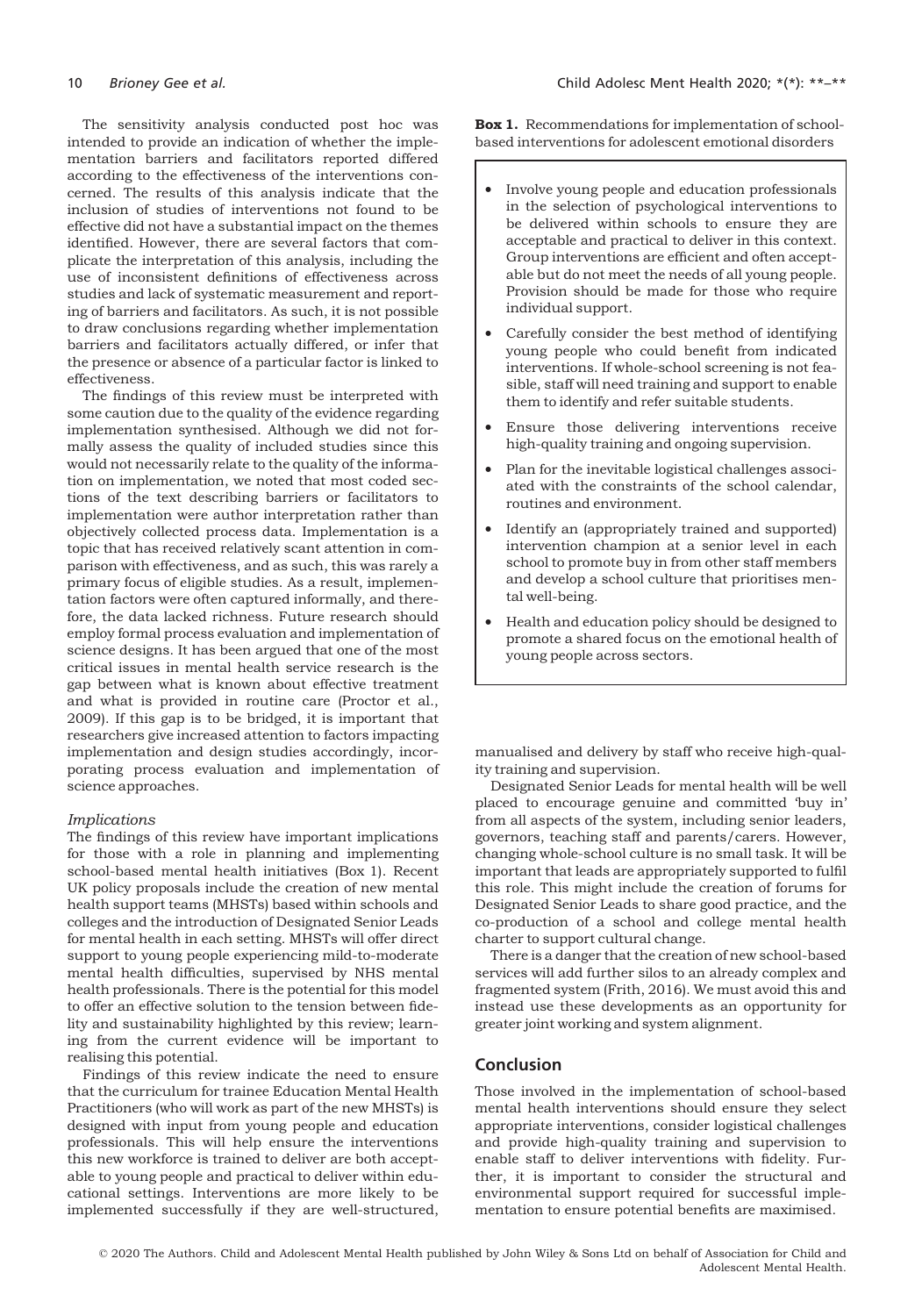## Acknowledgements

This study was funded by the National Institute for Health Research (NIHR) Health Services & Delivery Research programme (Ref 17/09/31). The views expressed are those of the authors and not necessarily those of the NIHR or the Department of Health and Social Care. B.G., J.W., T.C., J.M., P.F. and C.N. contributed to the conception and design of the study. B.G., J.W., T.C., S.F., B.C., C.J., K.K. and C.N. carried out study selection and data extraction. B.G., S.F., B.C., C.J. and K.K. contributed to data analysis, overseen by C.N. B.G., J.W., T.C., J.M. and C.N. interpreted the findings. B.G. wrote the first draft of the manuscript. All authors contributed to and agreed the final version of the manuscript. The authors would like to thank all authors who kindly responded to requests for copies of their work or recommended potentially eligible studies, and Helen Nicholls and Juan Herran-Alonso for their assistance with data extraction. The authors are grateful to NSFT Frank Curtis Library and University of East Anglia Library for assistance refining the search strategy and accessing full-text articles and theses. The authors would also like to acknowledge the support of the wider BEST study team. The authors have declared that they have no competing or potential conflicts of interest.

# Ethical approval

No ethical approval was required for this review article.

## Correspondence

Brioney Gee, Norfolk and Suffolk NHS Foundation Trust, 80 St Stephens Road, Norwich, NR1 3RE, UK; Email: [brioney.gee@nsft.nhs.uk](mailto:)

## Supporting information

Additional Supporting Information may be found in the online version of this article:

Table S1. Studies contributing to each analytic theme. Box S1. Example Search Strategy (Medline).

## References

\*Papers included in the thematic synthesis

- Anderson, J.K., Ford, T., Soneson, E., Coon, J.T., Humphrey, A., Rogers, M., ... & Howarth, E. (2019). A systematic review of effectiveness and cost-effectiveness of school-based identification of children and young people at risk of, or currently experiencing mental health difficulties. Psychological Medicine, 49, 9–19.
- Association of Colleges. (2018). Mental Health & Wellbeing: A collection of college case studies.
- \*Bei, B., Byrne, M.L., Ivens, C., Waloszek, J., Woods, M.J., Dudgeon, P., ... & Allen, N.B. (2013). Pilot study of a mindfulnessbased, multi-component, in-school group sleep intervention in adolescent girls. Early Intervention in Psychiatry, 7, 213– 220.
- \*Bernstein, E.R. (2010). Transportability of Evidence-Based Anxiety Interventions to a School Setting: Evaluation of a Modularized Approach to Intervention. Madison, WI: University of Wisconsin-Madison.
- \*Berry, K., & Hunt, C.J. (2009). Evaluation of an intervention program for anxious adolescent boys who are bullied at school. Journal of Adolescent Health, 45, 376–382.
- \*Burke, M., Prendeville, P., & Veale, A. (2017). Educational Psychology in Practice theory, research and practice in educational psychology an evaluation of the "FRIENDS for Life" programme among children presenting with autism spectrum disorder. Educational Psychology in Practice, 33, 435– 449.
- \*Butler-Hepler, K. (2013). A longitudinal exploration of factors impacting outcomes for native American students participating in CBITS: Looking beyond quantitative analysis. Missoula, MT: The University of Montana.
- Caldwell, D.M., Davies, S.R., Hetrick, S.E., Palmer, J.C., Caro, P., López-López, J.A., ... & Stockings, E. (2019). Schoolbased interventions to prevent anxiety and depression in children and young people: A systematic review and network meta-analysis. The Lancet Psychiatry, 6, 1011–1020.
- \*Chu, B.C., Crocco, S.T., Esseling, P., Areizaga, M.J., Linder, A.M., & Skriner, L.C. (2016). Transdiagnostic group behavioural activation and exposure therapy for youth anxiety and depression: Initial randomised controlled trial. Behavior Research and Therapy, 76, 65–75.
- \*Chu, B.C., & Weissman, A.S. (2009). An initial description and pilot of group behavioral activation therapy for anxious and depressed youth. Cognitive and Behavioral Practice, 16, 408– 419.
- \*Cooley, M.R., Boyd, R.C., & Grados, J.J. (2004). Feasibility of an anxiety preventive intervention for community violence exposed African-American children. The Journal of Primary Prevention, 25, 105–123.
- \*Cooper, M., Rowland, N., Mcarthur, K., Pattison, S., Cromarty, K., & Richards, K. (2010). Randomised controlled trial of school-based humanistic counselling for emotional distress in young people: Feasibility study and preliminary indications of efficacy. Child and Adolescent Psychiatry and Mental Health, 4, 1–13.
- \*Crisp, H.L., Gudmundsen, G.R., & Shirk, S.R. (2006). Transporting evidence-based therapy for adolescent depression to the school setting. Education and Treatment of Children, 29, 287–309.
- Deighton, J., Lereya, S.T., Casey, P., Patalay, P., Humphrey, N., & Wolpert, M. (2019). Prevalence of mental health problems in schools: Poverty and other risk factors among 28,000 adolescents in England. British Journal of Psychiatry, 215, 565– 567.
- Department of Health (2017). Transforming Children and Young People's Mental Health Provision: a. Green Paper.
- Department of Health and Social Care (2019). NHS Long Term Plan.
- \*Drmic, I.E., Aljunied, M., & Reaven, J. (2017). Feasibility, acceptability and preliminary treatment outcomes in a school-based CBT intervention program for adolescents with ASD and anxiety in Singapore. Journal of Autism and Developmental Disorders, 47, 3909–3929.
- Durlak, J.A., & Dupre, E.P. (2008). Implementation matters: A review of research on the influence of implementation on program outcomes and the factors affecting implementation. American Journal of Community Psychology, 41, 327–350.
- \*Ehntholt, K.A., & Smith, P.A. (2005). School-based cognitivebehavioural therapy group intervention for refugee children who have experienced war-related trauma. Clinical Child Psychology and Psychiatry, 10, 235–250.
- Fazel, M., Hoagwood, K., Stephan, S., & Ford, T. (2014). Mental health interventions in schools in high-income countries. The Lancet Psychiatry, 1, 377–387.
- Fazel, M., Patel, V., Thomas, S., & Tol, W. (2014). Mental health interventions in schools in low-income and middle-income countries. The Lancet Psychiatry, 1, 388–398.
- \*Feldman, E.S. (2007). Implementation of the cognitive behavioural intervention for trauma in schools (CBITS) with Spanish-speaking, immigrant middle-school students: is effective, culturally competent treatment possible within a public school setting? Madison, WI: University of Wisconsin-Madison.
- \*Fitzgerald, A., Rawdon, C., & Dooley, B. (2016). A randomized controlled trial of attention bias modification training for socially anxious adolescents. Behaviour Research and Therapy, 84, 1–8.
- Frith, E. (2016). Children and Young People's Mental Health: State of the Nation.
- \*Gartenberg, A.S. (2017). School-based CBT for anxiety in adolescents with high-functioning autism spectrum disorders: A comparison of the pragmatic case studies of brian and

© 2020 The Authors. Child and Adolescent Mental Health published by John Wiley & Sons Ltd on behalf of Association for Child and Adolescent Mental Health.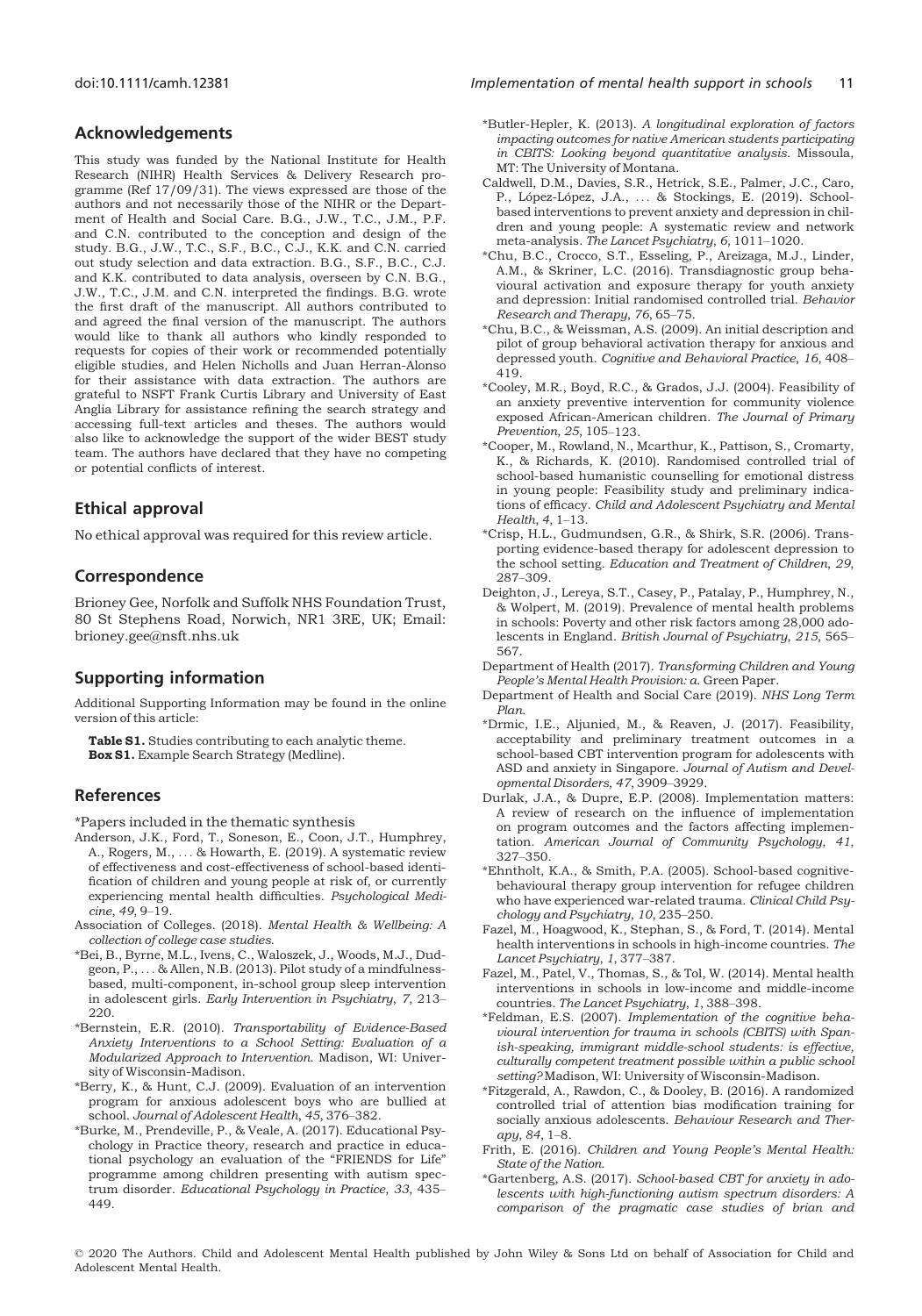bridgette. Camden, NJ: Rutgers, The State University of New Jersey.

- Gee, B., Orchard, F., Carroll, B., Reynolds, S., Clarke, T., Martin, D., ... & Pass, L. (2020) Effectiveness of indicated schoolbased interventions for adolescent depression and anxiety: A meta-analytic review. Journal of Child Psychology and Psychiatry.
- \*Ginsburg, G.S., & Drake, K.L. (2002). School-based treatment for anxious African-American adolescents: A controlled pilot study. Journal of the American Academy of Child and Adolescent Psychiatry, 41, 768–775.
- \*Greca, A.M., Ehrenreich-May, J., Mufson, L., & Chan, S. (2016). Preventing adolescent social anxiety and depression and reducing peer victimization: Intervention development and open trial. Child and Youth Care Forum, 45, 905–926.
- Gronholm, P.C., Nye, E., & Michelson, D. (2018). Stigma related to targeted school-based mental health interventions: A systematic review of qualitative evidence. Journal of Affective Disorders, 240, 17–26.
- Haby, M.M., Chapman, E., Clark, R., Barreto, J., Reveiz, L., & Lavis, J.N. (2016). What are the best methodologies for rapid reviews of the research evidence for evidence-informed decision making in health policy and practice: A rapid review. Health Research Policy and Systems, 14, 83.
- \*Hunt, C., Crino, R., & Erskine, A. (2009). Randomized controlled trial of an early intervention programme for adolescent anxiety disorders. Australian and New Zealand Journal of Psychiatry, 43, 300–304.
- \*Jaycox, L.H., Langley, A.K., Stein, B.D., Wong, M., Sharma, P., Scott, M., & Schonlau, M. (2009). Support for students exposed to trauma: A pilot study. School Mental Health, 1, 49–60.
- \*Kaplinski, H.C. (2007). Client characteristics and barriers to treatment in cognitive-behavioral therapy for adolescent depression. Denver, CO: University of Denver.
- \*Lamb, J.M., Puskar, K.R., Serika, S.M., & Corcoran, M. (1998). School-based intervention to promote coping in rural teens. American Journal of Maternal Child Nursing, 4, 187–194.
- \*Liberman, R.P., & Robertson, M.J. (2005). A pilot, controlled skills training study of schizotypal high school students. Verhaltenstherapie, 15, 176–180.
- \*Listug-Lunde, L., Vogeltanz-Holm, N., & Collins, J. (2013). A cognitive-behavioral treatment for depression in rural American Indian middle school students. American Indian and Alaska Native Mental Health Research: the Journal of the National Center, 20, 16–35.
- \*Livheim, F., Hayes, L., Ghaderi, A., Magnusdottir, T., Hogfeldt, € A., Rowse, J., ... & Tengström, A. (2015). The effectiveness of acceptance and commitment therapy for adolescent mental health: Swedish and Australian pilot outcomes. Journal of Child and Family Studies, 24, 1016–1030.
- \*Masia, C.L., Klein, R.G., Storch, E.A., & Corda, B. (2001). School-based behavioral treatment for social anxiety disorder in adolescents: Results of a pilot study. Journal of the American Academy of Child and Adolescent Psychiatry, 40, 780– 786.
- \*Masia-Warner, C., Colognori, D., Brice, C., Herzig, K., Mufson, L., Lynch, C., ... & Klein, R.G. (2016). Can school counselors deliver cognitive-behavioral treatment for social anxiety effectively? A randomized controlled trial. The Journal of Child Psychology and Psychiatry, 11, 1229–1238.
- \*Masia-Warner, C., Klein, R.G., Dent, H.C., Fisher, P.H., Alvir, J., Albano, A.M., & Guardino, M. (2005). School-based intervention for adolescents with social anxiety disorder: Results of a controlled study. Journal of Abnormal Child Psychology, 33, 707–722.
- \*McCarty, C.A., Violette, H.D., & Mccauley, E. (2011). Feasibility of the positive thoughts and actions prevention program for middle schoolers at risk for depression. Depression Research and Treatment, 2011, 1–9.
- \*Melnyk, B.M., Kelly, S., & Lusk, P. (2014). Outcomes and feasibility of a manualized cognitive-behavioral skills building intervention: Group COPE for depressed and anxious adolescents in school settings. Journal of Child and Adolescent Psychiatric Nursing, 27, 3–13.
- \*Messinger, J.W., Tremeau, F., Antonius, D., Mendelsohn, E., Prudent, V., Stanford, A.D., & Malaspina, D. (2011). Avolition and expressive deficits capture negative symptom phenomenology: implications for DSM-5 and schizophrenia research. Clinical Psychology Review, 31, 161–168.
- Moher, D., Liberati, A., Tetzlaff, J., Altman, D.G., Altman, D., Antes, G., ... & Tugwell, P. (2009). Preferred reporting items for systematic reviews and meta-analyses: The PRISMA statement. PLoS Medicine, 6, e1000097.
- \*Morsette, A., van den Pol, R., Schuldberg, D., Swaney, G., & Stolle, D. (2012). Advances in school mental health promotion cognitive behavioral treatment for trauma symptoms in American Indian youth: preliminary findings and issues in evidence-based practice and reservation culture. Advances in School Mental Health Promotion, 5, 51–62.
- \*Mowatt, H.S. (2017). School-based implementation of a prevention of depression program with urban at-risk adolescents. Indiana, PA: Indiana University of Pennsylvania.
- \*Mufson, L., Dorta, K.P., Wickramaratne, P., Nomura, Y., Olfson, M., & Weissman, M.M. (2004). A randomized effectiveness trial of interpersonal psychotherapy for depressed adolescents. Archives of General Psychiatry, 61, 577–584.
- NHS England (2019). New mental health support in schools and colleges and faster access to NHS care. Available from: [https://www.england.nhs.uk/mental-health/cyp/trailblaze](https://www.england.nhs.uk/mental-health/cyp/trailblazers/) [rs/](https://www.england.nhs.uk/mental-health/cyp/trailblazers/) [last accessed 29 July 2019].
- Nilsen, P. (2015). Making sense of implementation theories, models and frameworks. Implementation Science, 10, 1–13.
- Ofsted. (2019). The education inspection framework: draft for consultation.
- \*Oros, E. (2016). The effectiveness of dialectical behavior therapy- based group skills training in a traditional high school setting. Greeley, CO: University of Northern Colorado.
- \*Pass, L., Sancho, M., Brett, S., & Jones, M. (2018). Brief Behavioural Activation (Brief BA) in secondary schools: A feasibility study examining acceptability and practical considerations. Educational and Child Psychology, 35, 10–  $20<sup>2</sup>$
- Paulus, F.W., Ohmann, S., & Popow, C. (2016). Practitioner Review: School-based interventions in child mental health. The Journal of Child Psychology and Psychiatry, 12, 1337– 1359.
- \*Pearson, K.E. (2017). Effects of anxiety treatment using coping cat on problem behaviors in the classroom. Pittsburgh, PA: Duquesne University.
- \*Pella, J.E., Ginsburg, G.S., Casline, E., Pikulski, P.J., & Drake, K.L. (2018). Children's perceptions of barriers to session attendance in school-based treatment for anxiety. School Mental Health, 10, 417–427.
- Proctor, E.K., Landsverk, J., Aarons, G., Chambers, D., Gilsson, C., & Mittman, B. (2009). Implementation research in mental health services: An emerging science with conceptual, methodological, and training challenges. Administration and Policy in Mental Health and Mental Health Services Research, 36, 24–34.
- Public Health England (2015). Promoting children and young people's emotional health and wellbeing. A whole school and college approach. 1–38. Available from: [https://www.gov.uk/](https://www.gov.uk/government/uploads/system/uploads/attachment_data/file/414908/Final_EHWB_draft_20_03_15.pdf) [government/uploads/system/uploads/attachment\\_data/](https://www.gov.uk/government/uploads/system/uploads/attachment_data/file/414908/Final_EHWB_draft_20_03_15.pdf) fi[le/414908/Final\\_EHWB\\_draft\\_20\\_03\\_15.pdf](https://www.gov.uk/government/uploads/system/uploads/attachment_data/file/414908/Final_EHWB_draft_20_03_15.pdf) [last accessed 2 August 2019].
- QSR International (2012). NVivo Qualitative Data Analysis Software.
- Rapee, R.M., Wignall, A., Sheffield, J., Kowalenko, N., Davis, A., Mcloone, J., & Spence, S.H. (2006). Adolescents' reactions to universal and indicated prevention programs for depression: perceived stigma and consumer satisfaction. Prevention Science, 7, 167–177.
- \*Rickard, E.D., Brosnan, E., Laoide, A.O., Wynne, C., Keane, M., Mccormack, M., & Sharry, J. (2016). A first-level evaluation of a school-based family programme for adolescent social, emotional and behavioural difficulties. Clinical Child Psychology and Psychiatry, 21, 603–617.